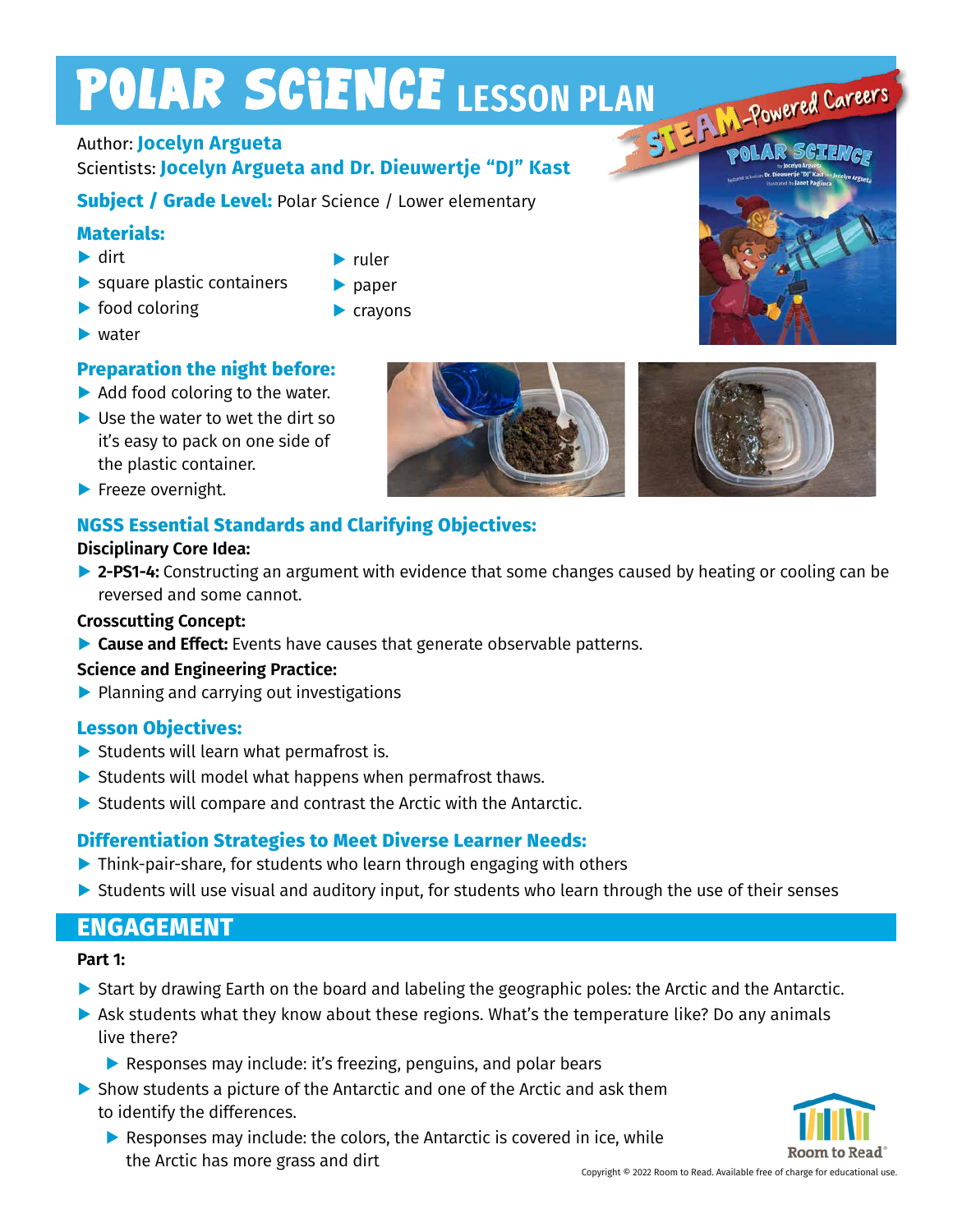#### **POLAR SCIENCE LESSON PLAN**



**▶** Focus on the Arctic. Ask students if they think the soil is frozen and what is in the soil.

**▶** Responses may include: ice, rocks, water, bugs, roots, plants

## **Part 2:**

▶ Question for students: What is the difference between the Arctic tundra and the Antarctic?

# **EXPLORATION**

## **Part 1:**

- 1. Each student or pair will receive a plastic container with frozen dirt that was prepared the night before and thawed for about 15 minutes before class.
- 2. Students will write down observations about the dirt: What does it look like? How does it feel?
- 3. Add about half an inch of cold water in the space next to the frozen dirt, to represent a lake.
- 4. Ask students: What do they think will happen to the frozen soil if it is left out during the class period? What will happen to the lake next to it?

a. Responses may include: frozen soil will melt, the lake will get dirty

- 5. Have students make a drawing in their notebooks of how the frozen soil and lake look. This will be their "before" photo.
- 6. Have students use a ruler to measure the water line in centimeters.
- 7. Have students set aside the plastic container and work on Part 2 so the frozen dirt has time to melt.
- 8. After Part 2, return to the plastic container and have students make observations about what has changed. At this point, some of the soil will have thawed, and the "lake" next to it will have more water, dirt, and food coloring in it.

a. Observations may include: what the soil feels like, physical changes, the color change in the lake

- 9. Have students make a drawing in their notebook of how the soil and lake look. This will be their "after" photo.
- 10.Have students use a ruler to measure the water line in centimeters and write down how it has changed.

## **Part 2:**

- 1. Fold a sheet of paper in half and have students draw what they might see in the Arctic on one side and in the Antarctic on the other side.
- 2. Using their knowledge from the book, what kinds of activities or science experiments can they find in these locations?
- 3. If working in pairs, have each student draw one of the two locations.